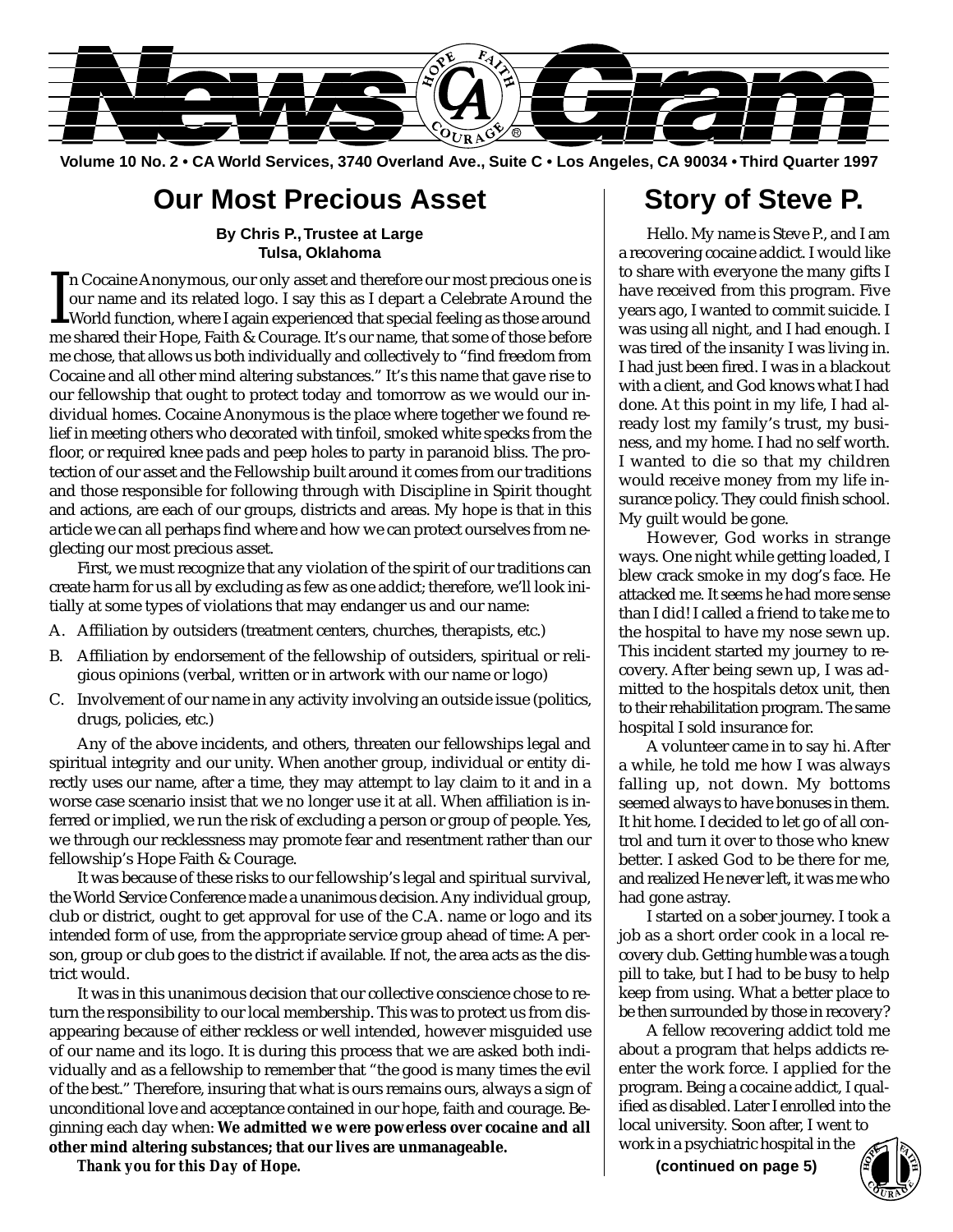#### **CAWS Board of Trustees**

John H., Chairperson/Atlantic South Regional Trustee Lawrenceville, GA

Sharon S., Vice Chairperson/Trustee at Large Silver Spring, MD

> Chris P., Trustee at Large Tulsa, OK

Susan T., WSO Trustee West Hills, CA

Meredith A., World Service Trustee Burbank, CA

Joe S., Pacific South Regional Trustee San Clemente, CA

Andy W., Pacific North Regional Trustee West Linn, OR

Steve A., Southwest Regional Trustee Tempe, AZ

Scott S., Midwest Regional Trustee West Allis, WI

Charles L., Atlantic North Regional Trustee Philadelphia, PA

Abbot Francis B., Non Addict Trustee Valyermo, CA

#### **CAWSO Board of Directors**

Scott S., Chairperson Los Angeles, CA

Jeff S., Vice-Chairperson Los Angeles, CA

Ed G., Treasurer Los Angeles, CA Chuck McC., Secretary

Los Angeles, CA Steve E., Director

Culver City, CA

K.D. Zager, WSO Director of Operations Northridge, CA

Susan T., Director/WSO Trustee West Hills, CA

Meredith A., Director/World Service Trustee Burbank, CA

Joe S., Director/Pacific South Regional Trustee San Clemente, CA

#### **CAWSO Personnel**

Gregory G. Shipping Clerk

Mary K. Hukill

Daniella Shuster Office Assistant

K.D. Zager Director of Operations

#### **NewsGram Staff**

K.D. Zager Editor

"NewsGram" is a quarterly publication of the World Service Office of Cocaine Anonymous. It is intended solely for the information of members of the fellowship of Cocaine Anonymous. Any unauthorized publication or duplication is prohibited. Send all mail to: NewsGram, c/o CAWSO, Inc., 3740 Overland Avenue - Suite C, Los

Angeles, CA 90034, E-mail: cawso@ca.org, Fax (310) 559-2554

**A**  $\sqrt[4]{v_{\rm R}}$  $R_{\rm A}$ G **2**<br>URAC

or call (310) 559-5833. **HOP<sup>E</sup>**

### **A Note from the WSO**

With each issue of the NewsGram, I include a note about the goings on of the World Service Office. As we continue to grow, we create the atmosphere of a well-oiled machine. Our staff works well together, ensuring that each Group, District and Area receives its chips and literature in a timely manner. Occasionally, that well oiled machine needs a little maintenance. It often needs a service call as well. Short of the bumps and ditches, we continue to progress toward perfection. Progress. I am quite proud of the work we do. I am certainly dedicated to my job. One thing I look for in a new employee is for someone who wants to be here. Who wants to serve the fellowship. The sole purpose of the WSO is to serve the Fellowship of Cocaine Anonymous. We do that by providing meeting materials, information, conduct the day to day business of CA, keep the money straight, pay the rent, answer the phone with the endless questions from members and non-members alike. We even get a call from the press sometimes. It's so exciting to receive that first order from the group in a small, remote area, who recently received a free starter kit. If there is anything you need, or if you have a question, please feel free to contact us. If we can't help you, we probably know who can.

The WSO Board recently approved medallions through 20 years. They are now available. The Tools of Recovery pamphlet has been modified by the WSC Chips, Literature and Format committee to include reference to our book. A new pamphlet, Being of Service will be available soon.

NewsGram subscriptions are available. If you would like to receive this newsletter in your mailbox at home, please complete the form in this issue.

We hope to see you all in Denver. If you can't make it, be sure to plan for the World Service Convention in 1998. It will take place in Southern California. Come for some fun and sun! The committee is looking for volunteers to serve on this convention. If you live in the Southern California region, and would like to participate, please contact the WSO for more information.

*– K.D.*

| <b>Where to Write:</b>                                                                                                                                                                                                                                                                                                                                                                                                                                                                                                                                                                                                                      |                                                                                                                                                                                                                                                                                         |  |  |  |
|---------------------------------------------------------------------------------------------------------------------------------------------------------------------------------------------------------------------------------------------------------------------------------------------------------------------------------------------------------------------------------------------------------------------------------------------------------------------------------------------------------------------------------------------------------------------------------------------------------------------------------------------|-----------------------------------------------------------------------------------------------------------------------------------------------------------------------------------------------------------------------------------------------------------------------------------------|--|--|--|
| <b>CAWS, Inc. Board of Trustees</b><br>P.O. Box 492013<br>Los Angeles, CA 90049-8013<br><b>CAWSO, Inc. Board of Directors</b><br>3740 Overland Avenue - Suite C<br>Los Angeles, CA 90034-6337<br><b>ATTN: NewsGram Editor</b><br>$c$ /o CAWSO, Inc.<br>3740 Overland Avenue - Suite C<br>Los Angeles, CA 90034-6337                                                                                                                                                                                                                                                                                                                         | The NewsGram presents experi-<br>ences and opinions of Cocaine<br>Anonymous members. The opinions<br>expressed herein are those of the in-<br>dividual contributors and are not to<br>be attributed to nor taken as an en-<br>dorsement by either Cocaine<br>Anonymous or the NewsGram. |  |  |  |
| The NewsGram is always looking for submissions! If you have ideas, cartoons, poems, stories or<br>any other recovery or service related material that you would like considered for publication in future<br>issues of the NewsGram, please fill out the form below and forward with your original work to: News-<br>Gram Editor, c/o CAWSO, Inc., 3740 Overland Avenue - Suite C, Los Angeles, CA 90034.<br>Address and the contract of the contract of the contract of the contract of the contract of the contract of the contract of the contract of the contract of the contract of the contract of the contract of the contract of th |                                                                                                                                                                                                                                                                                         |  |  |  |
|                                                                                                                                                                                                                                                                                                                                                                                                                                                                                                                                                                                                                                             |                                                                                                                                                                                                                                                                                         |  |  |  |
| I hereby give CAWSO, Inc., and NewsGram express permission to reprint my original work entitled:                                                                                                                                                                                                                                                                                                                                                                                                                                                                                                                                            |                                                                                                                                                                                                                                                                                         |  |  |  |
| in any future publication. I understand materials submitted may be edited for publication or may not be used,<br>at the discretion of the Editors. Original work cannot be returned. All future publication rights remain those<br>of the author.<br>Signature ______                                                                                                                                                                                                                                                                                                                                                                       |                                                                                                                                                                                                                                                                                         |  |  |  |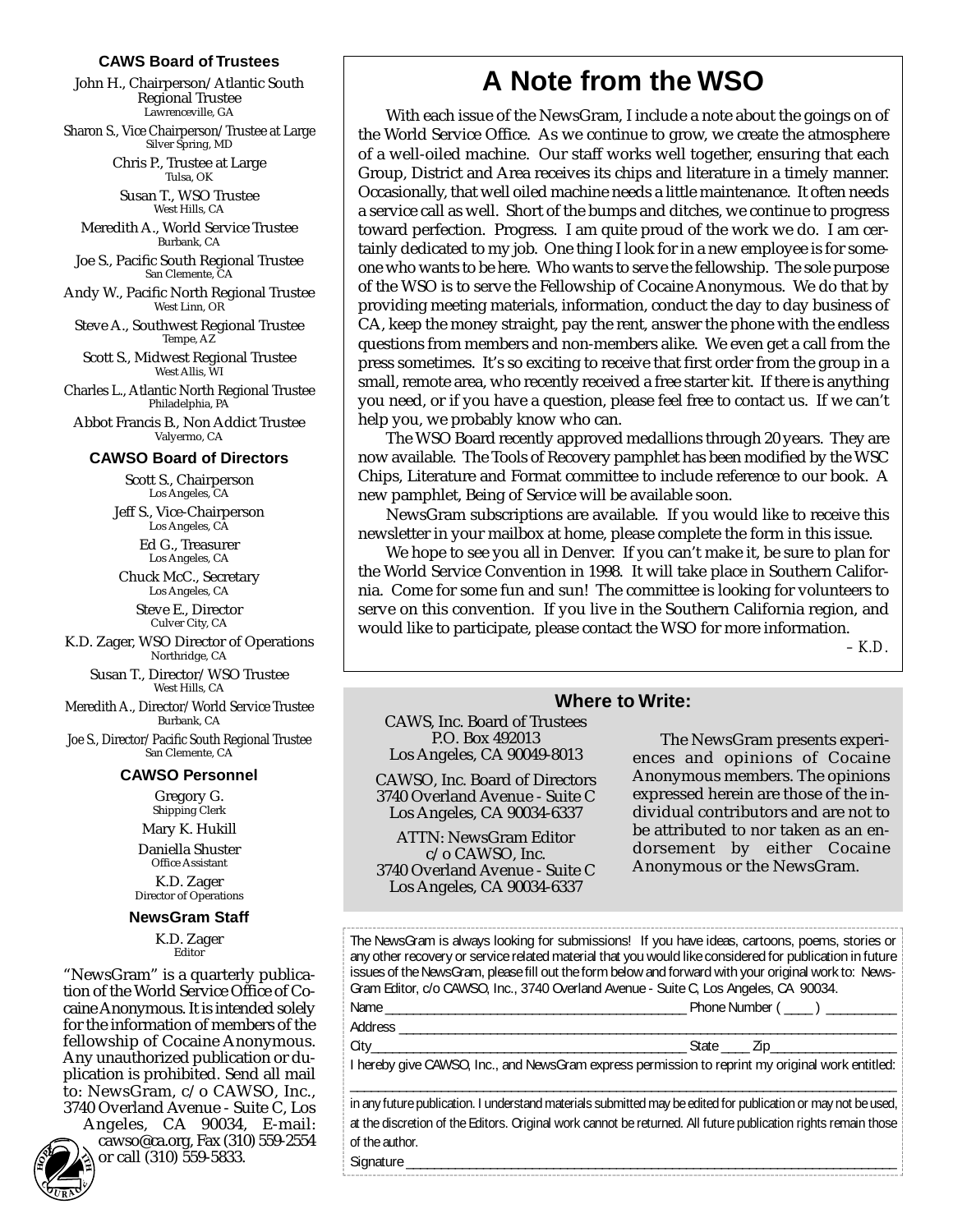### **Calendar of Events**

#### **May 2, 3 & 4, 1997**

#### *"The Courage to Change, Here and Now" Illinois Area 14 Years of Unity Convention*

Wyndham Hotel Northwest, 400 N. Park Blvd., Itasca, IL (630) 773-4000; for information contact Kim S. (847) 297-2224, Kevin F. (630) 968-3471 or Tim N. (847) 329-7728

#### **May 2, 3 & 4, 1997**

#### *Central California Area "Seaside Celebration '97"*

Harbortown Marina Resort, Ventura, California; for more information contact the Cen Cal Area Help line at: (805) 969- 5178. *Tell the service that you wish to speak to someone regarding the convention.*

#### **May 23, 24, 25 & 26, 1997**

*"We Carry This Message"*

*13th Annual Cocaine Anonymous World Service Convention* Hyatt Hotel-Downtown, 1730 Welton Street, Denver, Colorado. Reservations: (303) 295-1234 or (800) 358-5593; For convention information: Jay (303) 777-0874 or Hugh (303) 722-8054

#### **July 3, 4, 5 & 6, 1997**

#### *Arizona Area Convention*

Tempe Mission Palms Hotel, Tempe, Arizona; for more information Email Skip at: skipspace@inficad.com or call Karen T. at (602) 934-9261.

#### **July 26 & 27, 1997**

*"Unity Days"*

Rock Creek Park, Twin Falls, Idaho; for more information contact: Susan or Gary (208) 734-7242

#### **July 31, August 1, 2, & 3, 1997**

*1st Annual New Mexico State Convention, With God, Ourselves & Many Others.*

Rio Grande Inn, Albuquerque, New Mexico; for information call Donald at (505) 298-2515 or David I. (505) 856-0628.

#### **August 8, 9 & 10, 1997**

#### *Sortir De Lombre (Into the Light)*

11th Annual Bilingual Quebec Regional Convention; Hotel du Parc, 3625 Ave. Du Parc, Montreal, Quebec Canada H2X 3P8 (800) 363-0735; For more information contact Darlene at (514) 521-8987

#### **\****New Dates!*

#### **August 15, 16 & 17, 1997**

*"L'aissez le' bon Temps Rouler" (Let the Good Times Roll") Recovery on the River*

New Orleans District Convention; Best Western Landmark Hotel, Metairie, Louisiana (800) 277-7575; For more information, write CANOLA; P.O. Box 6391, Metairie, LA 70009-6391.

### **August 21, 22, 23 & 24, 1997**

*"Steps Toward Unity"*

Los Angeles Area's 13th Annual Convention; Riviera Resort, 1600 N. Indian Canyon Dr., Palm Springs, CA (619) 327-8311; For more information call the CALA office: (310) 216-4444.

#### **August 22, 23 & 24, 1997**

*"Show Me Recovery"*

Greater Missouri Area of Cocaine Anonymous; Holiday Inn Convention Center, St. Louis, Missouri. For information contact: Pearl B. (816) 333-1984 Jeannette W. (314) 972-0406

### **August 27, 28, 29, 30 & 31, 1997**

*Cocaine Anonymous World Service Conference*

C.A. Fellowship's Annual Business Meeting; Radisson Plaza Hotel - LAX, Manhattan Beach, CA For reservations: (310) 546-7511; for more information contact the World Service Office: (310) 559-5833.

#### **August 29, 30, 31 & September 1, 1997**

*Serenity in the South. Alabama Area Convention* Kings Arrow Ranch, Lumberton, Mississippi; for information, call the Alabama Area Help Line at (205) 888-3558 or Email: Vance N. at: vancen@zebra.net.

#### **September 26, 27 & 28, 1997**

*Surrender: Sky's the Limit. Flint District Service Convention* Radisson River Front Hotel, Flint, Michigan; for information call William W. (810) 234-6049 or Ellen S. (810) 232-1522 or Anthony J. (810) 767-7119.

#### **October 9, 10, 11, & 12, 1997**

*"Recovery in the Rockies VIII"*

Utah Service Area's annual convention; Hotel Olympia Park, Park City, Utah (800) 234-9003; for convention information call: Scott J. (801) 363-3963 or Ruby L. (801) 731-3798 or Email: BiggTerry@aol.com

#### **October 17, 18 & 19, 1997**

*Southwest Regional Convention Join us in the Sunlight of the Spirit*

Travelodge Hotel, 112 S. Martin Luther King Blvd., Oklahoma City, OK; for information call: Danny F., (405) 424-0838, Barry H. (405) 636-1751 or Terry W. (405) 946-1792. Or Email: George J. at: georgej@ionet.net or Pauline L. at: XPCTMIRAKL@aol.com

#### **October 24, 25 & 26, 1997**

*"The Courage To Change"*

*1997 Midwest Regional Convention* Holiday Inn at Old Mill, Omaha, Nebraska; for information contact Barb L. (402) 558-9275.

#### **October 25, 1997**

*Toronto Area One Day Convention (starts at 8:30a.m.)* Christ Church, Younge and Heath Sts., Toronto, Ontario, Canada; for more information call the Toronto CA help line at (416) 927-7858.

*If you are having a Regional, Area or District Cocaine Anonymous Event, please let us know! We can list your event in the News-Gram. Submissions should be made in writing, as soon as you know the date and location. Deadline for submission is 30 days prior to the publication of each NewsGram. Publications dates are: February 1, May 1, August 1 and November 1. We will publish up to a year in advance, and continue the listing until the event. Submissions will be published at the discretion of the editor and/or the World Service Office Board of Directors. Submissions should be made to:*

> *ATTN: The NewsGram c/o CAWSO, Inc. 3740 Overland Avenue - Suite C Los Angeles, CA 90034-6337*  $(310)$  559-2554 FAX

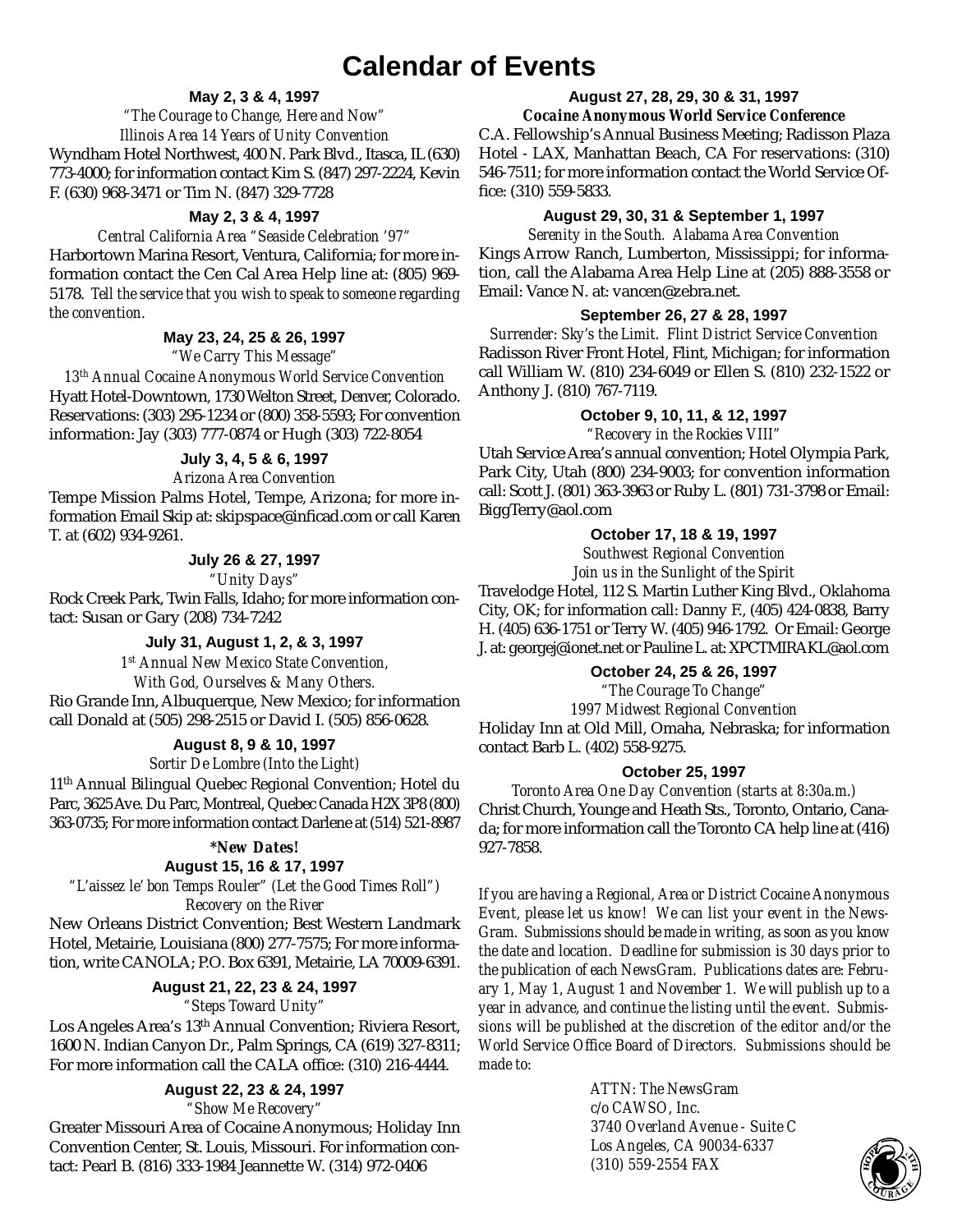### **1996 Finance Report**

### Revenue Sources (1996) Expenditures (1996)





1996 has proved to be a satisfactory year finan-<br>cially however, overall CAWSO showed a<br>projected deficit from the approved 1996 budget. The total cially however, overall CAWSO showed a small loss, which was quite a bit below the projected deficit from the approved 1996 budget. The total loss from all operations was just under \$5,000.00.

The loss was held to this amount even though there was a significant shortfall in Chips and Literature sales versus the amount hoped for in the budget as well as the increase in freight charges noted at the '96 Conference. The revenues for 1996 were substantially boosted by increases, greater than anticipated, in Storybook sales, 7th Tradition donations and the 1996 CAWS Convention in Atlanta proceeds.

The expenditures for 1996 were generally held close to anticipated amounts. The Office segment of the chart includes the Conference costs for 1996, the finishing of all of the authorized public service announcements and the printing of the Newsgram.

1996 was also marked by the completion of the French version of the Storybook as well as the purchase of 15,000

### **Co-Anon's Relationship to C.A.**

#### **By Chris P. For the CAWS Board of Trustees**

As a Fellowship we cannot deny the impact that we in our disease have had on others. Neither can we deny the assistance that some of us have received in finding recovery and the subsequent growth. We believe that this is the foundation of the principle of *willingness*. In Tradition Six, we in Cocaine Anonymous are guided to willingly cooperate with Co-Anon in thought, action and spirit without outright affiliation. We feel that as we attempt to sew the seam between cooperation and out-

right affiliation, constantly guarding against inhibiting either fellowship's growth, both may prosper.

copies of the 2nd printing of the Storybook in English. These items were paid out of the Book reserve which is funded by a percentage of each Storybook sold.

A review of the annual operations disclose that the Office, in the performance of its duties for CA as a whole, must receive continued support from the Fellowship. It is heartening to see the steady rise in 7th Tradition contributions as this allows CAWSO to be able to continue its service to the Fellowship with less dependence on the sales of Chips and Literature. Lastly, the Convention is an integral part of our Fellowship's raising of the funds necessary to "carry the message". We hope to see the same fantastic support in Denver that you gave in Atlanta.

In love and service,

WSO Finance Committee Ed G., Treasurer CAWSO Scott S., Chairperson CAWSO K.D. Z., Director of Operations CAWSO

### **Do You Just Belong?**

Are you an active member, the kind that would be missed? Or are you just contented that your name is on the list?

So you attend the meetings and mingle with the flock? Or do you meet in private and criticize and knock?

Do you take an active part to help the work along? Or are you satisfied to be the kind that just belongs?

Do you work on committees? To this there is no trick. Or leave the work to just a few, and talk about the clique?

Please come to the meetings often, and help with hand and heart.

Don't be just a member, but take an active part.

Think this over, members, you know what's right from wrong. Are you an active member, or do you just belong?

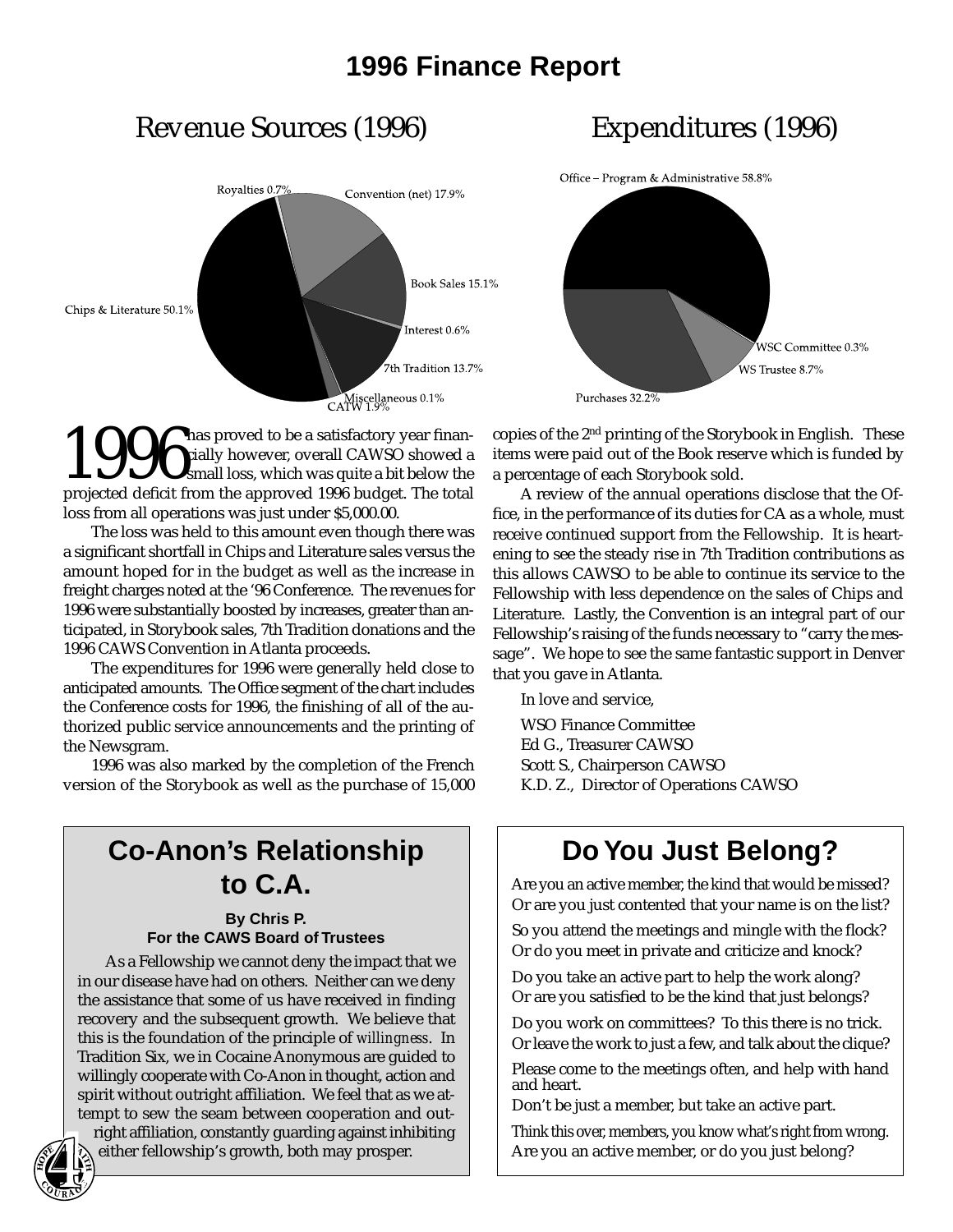#### **(continued from page 1)**

cocaine addiction unit as a nurse's aide, while I attended school. I was the first recovering addict they had ever hired. I felt honored. I started a CA meeting at the facility. It still meets. I was receiving so many gifts from our program that I was in awe. I progressed on in school and employment. I was hired as a counselor/therapist in the very hospital I was treated for my addiction! Who would believe it?

I received my bachelor's degree in social work in April of 1995. I am so grateful to this program for giving me so many rewards. I stated graduate school and became an HIV Case Manager/Therapist. I was happier than I had ever been. I was fulfilling my dream of obtaining a degree and doing work that I enjoyed.

September 19, 1996, I discovered I needed a very serious operation. I was told over the telephone that I had cancer of the left tonsil. The first thought that came to me was the Serenity Prayer. I dropped to my knees and prayed. I was so grateful to have learned how to live life on life's terms through Cocaine Anonymous. The thought of using never even crossed my mind. Having to do a lead that night, helped me to stay focused on the reality of what was occurring.

I survived a twelve-hour operation. Seven months later, the cancer reappeared in the roof of my mouth and left jaw. I was to face another operation and further treatments. I was in school, working and did not want to stop my life! I was devastated! I thought I had beaten the odds, but I had not. I know I was given a new life by being sober. A gift that was and still is. I accepted what had happed but was determined to continue living my life. I continued going to meetings, calling my sponsor, and reading the Big Book. Remembering that this is a simple program and that as in

"the Promises," I would continue to receive the benefits of this program. The second operations left me more speech impaired and eating became difficult. The impairment of these abilities taught me how fortunate I was to have any speech at all.

I am a survivor, nothing could make me return to what I was before I got sober. Friends held meetings in my hospital room, called, sent cards and prayers. I knew I would recover and continue. This program has given me so much, and I am ever so grateful for C.A. The very day of my fifth anniversary, I received my Master's Diploma in the mail. I cried tears of joy. I called friends and family to share my happiness. Who would believe that a fifty three year old former crack addict and alcoholic could reach such heights. I thank my Higher Power and all my friends in C.A. who have been there for me in my times of need. The promises of this program are real. The gifts are unlimited.

### **Thank God for H&I**

#### **By Scott B.**

When I got sober, I heard someone say at a meeting:<br>
"Do H&I or kiss your butt goodbye!" My first question was, "What is H&I and how does it relate to<br>
keeping me alive?" I asked my sponsor what this H&I thing "Do H&I or kiss your butt goodbye!" My first question was, "What is H&I and how does it relate to keeping me alive?" I asked my sponsor what this H&I thing was all about and simply, he told me that I would be getting an H&I meeting. When I asked him why, he said that if I wanted what he had then I should do as he did. Little did I know then that Hospitals and Institutions would in fact save my life.

My sponsor was then the H&I chips and literature person. Following his "suggestion," at around 90 days of sobriety, I went to the H&I business meeting. At the business meeting they assign H&I commitments. The chair person would read a list of meetings and the people who chaired those meetings would report on how their meeting was doing, and whether they needed help or not. As they went around the room, a girl reporting for her meeting (who just happened to be the best looking girl there) said she needed help. Naturally, I volunteered.

My newly acquired commitment was on a Tuesday night. I showed up for my first H&I meeting with just under 90 days sober. The girl from the business meeting said I would be the speaker. Of course, I couldn't say no. Three weeks later she quit doing the meeting and I ended up chairing it for the next two and a half years.

Nine months into my sobriety, I was sharing custody of

my son with his mother. During the time, my ex-wife was dating my ex-drug dealer. One night I took my son to his mothers' and my ex-drug dealer opened the door. I wanted to kill him. I went to a phone and called my sponsor and he said, "Don't you have a meeting to chair? Let God take care of your son, and you take care of your meeting!" I went to my H&I meeting and shared with some of the kids who were in the treatment center then. After the meeting the kids came up to me and thanked me for showing up and sharing and I felt like everything was going to be all right. Occasionally I see one of those kids at an outside meeting. The feeling I get in having played a small part in helping someone change their life is incredible. Thank God for H&I!

Over time, I found out that by showing up at the H&I business meeting and giving my report, and by doing H&I meetings; I began to meet lots of people and make new friends. I saw that the people who were involved in H&I were staying sober. Later, I went on to become the co-chair, and today I have the honor and pleasure of chairing the H&I committee for my district.

Today, still, the most important thing I do is continue chairing and attending H&I meetings of Cocaine /anonymous. During my past four and a half years of sobriety, I have worked with a number of people. I have had the joy of watching many go from living on the streets to owning their own homes, and from not being able to see their children to having them live with them. Today I know that H&I has done more for me than I ever have or can do for it. Simply by getting involved and offering what I could, I have received far more than I ever could have dreamed.

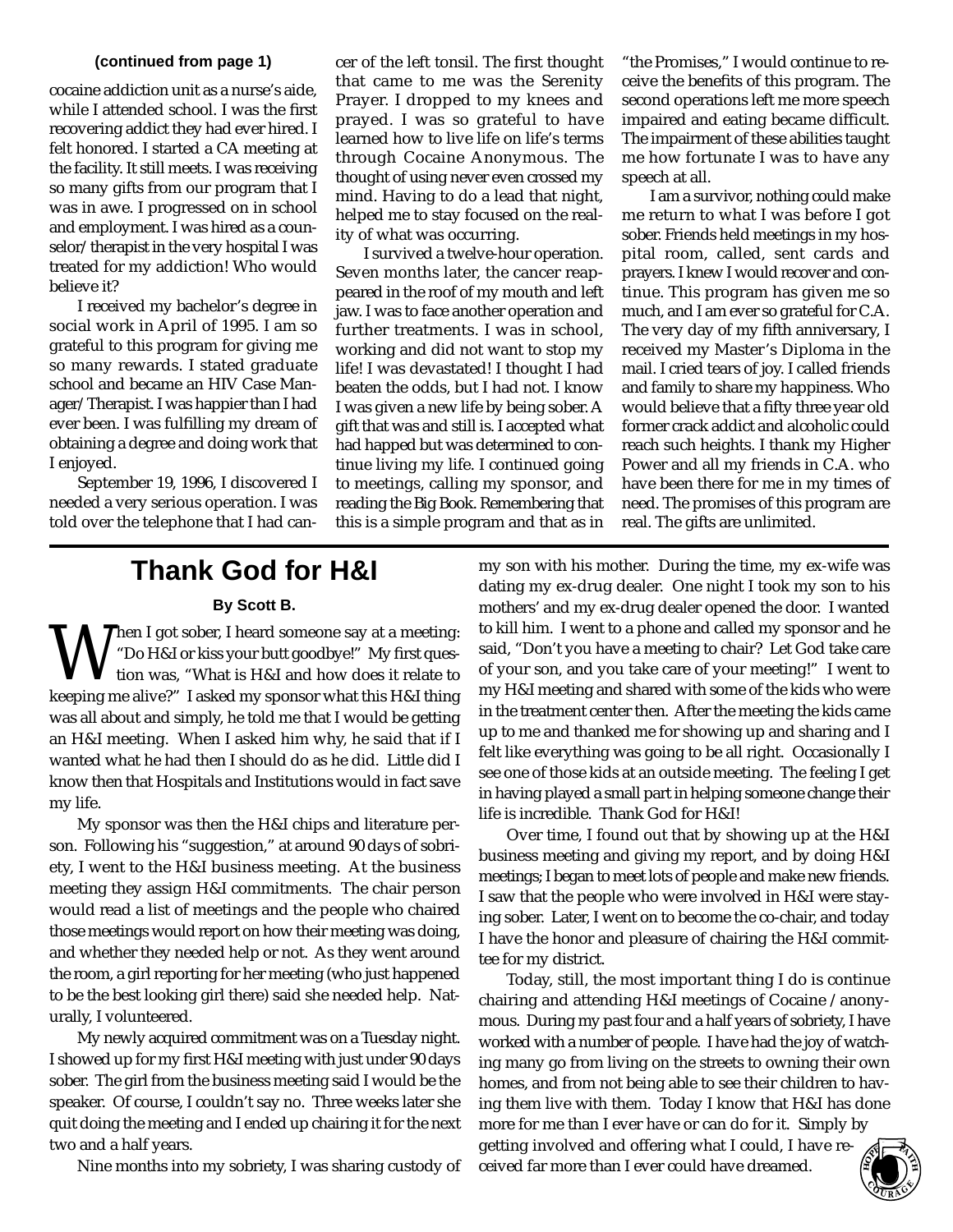### **1996 Membership Survey**

Due to the nature of C.A., we keep no formal roster of our membership. However, we conduct membership surveys from time to time. The most recent survey, conducted throughout North America in early 1996, gave the following snapshot of our membership during our 14th year of operation. The results are based on a non-scientific sample of over 1000 C.A. members.



Family Tourts<br>
Family Tob/<br>
er Hotline Intervention<br>
Step Group Doctor

Job/EAP<br>Jail Program<br>ion Media





 $5%$ 

 $0\%$ 

Recovery Program Family<br>On Our Own Court<br>Other C.A. Member Court<br>Friend Other 12-Step Group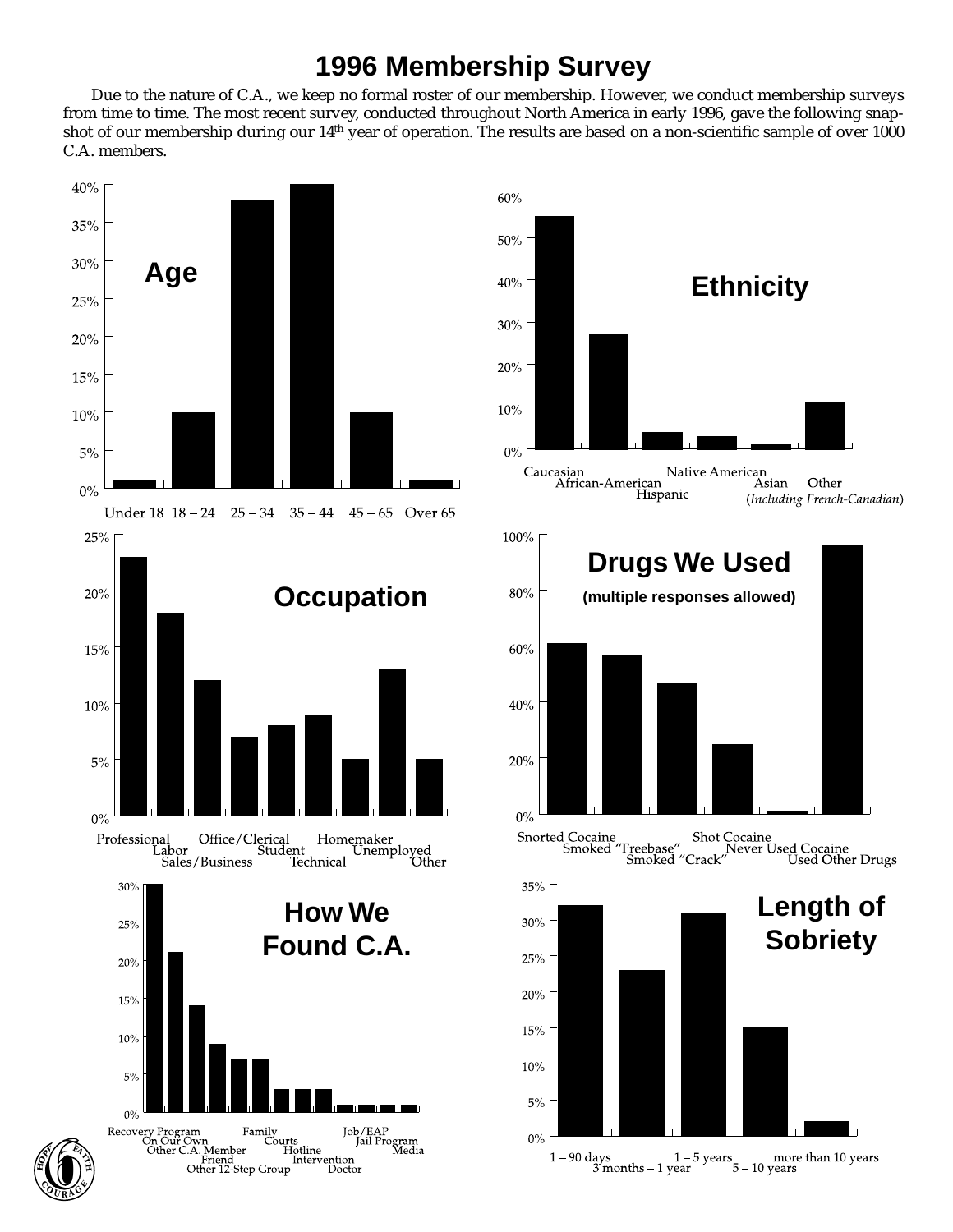## **The Extended Serenity Prayer:**

God, grant me the serenity to accept the things I cannot change, the courage to change the things I can, and the wisdom to know the difference.

Grant me the patience with the changes that take time, an appreciation for all I have, tolerance of those with different struggles, and the strength to get up and do it again, one day at a time.

Visit us in CyberSpace!

The Cocaine Anonymous World Service Home Page is available at <http://www.ca.org>

You can E-mail us at <cawso@ca.org>

**Happy Surfing!** 

The 1998 World Service Convention Committee is looking for members! if you live in the Southern California Area and would like to help out in this monumental event, please contact the WSO at (310) 559-5833, or E-mail (at left).

# **Subscribe to The NewsGram!**

Subscriptions are now being accepted for the NewsGram. For the low, low price of \$10.00 per year, you can receive each copy of the NewsGram before your friends. Before your group. Before the neighbors.

Complete the form below, and send your check, money order, or credit card information, and worry no more about finding a NewsGram!

| I have enclosed my: |  |  |
|---------------------|--|--|
|                     |  |  |
|                     |  |  |
|                     |  |  |
|                     |  |  |
|                     |  |  |